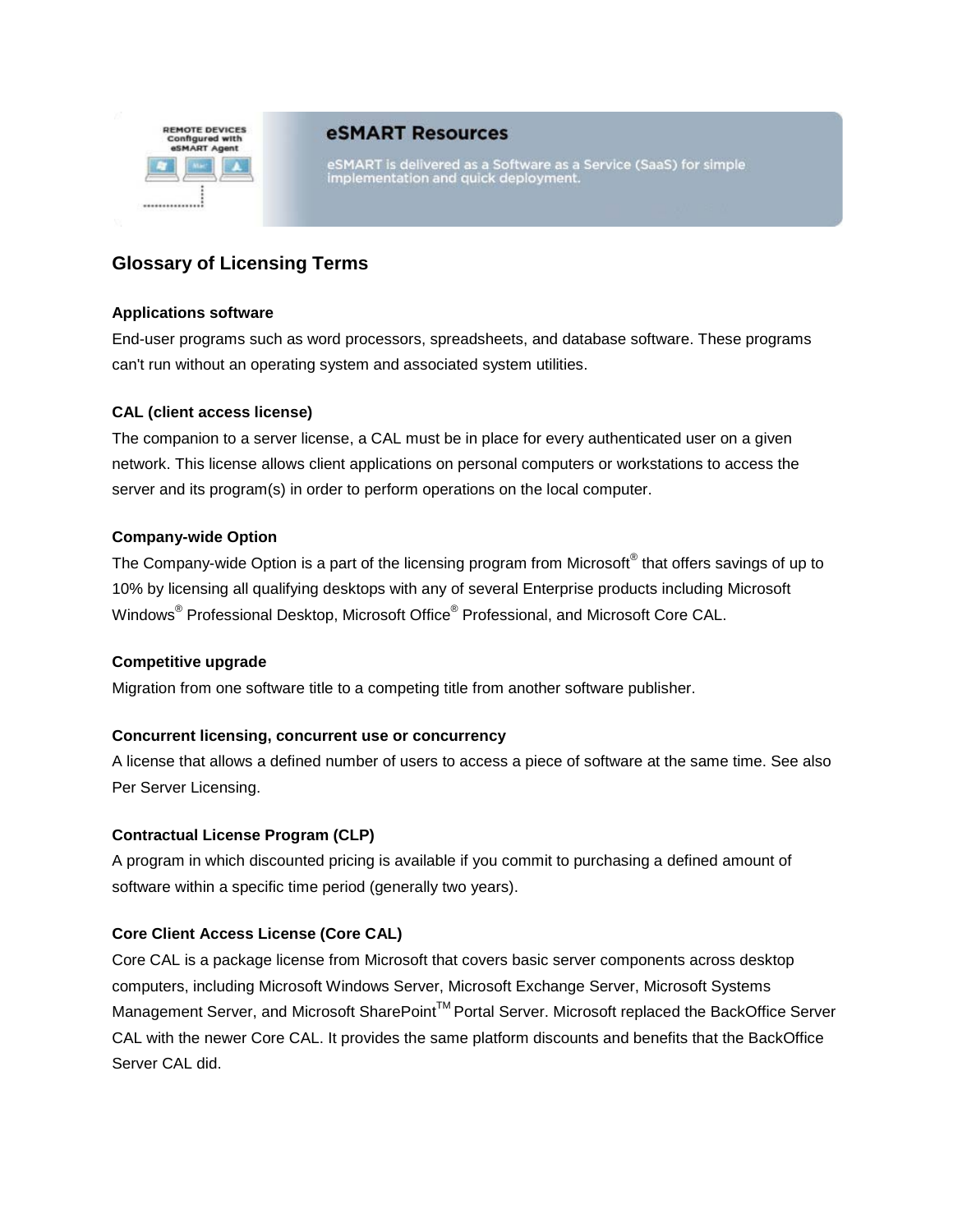# **Cross Grade**

Migration from one software title to another title from the same publisher.

### **Certified Software Manager (CSM)**

SIIA-sponsored designation for Dell | ASAP account managers that shows they have demonstrated VLA expertise exceeding industry standards.

#### **Compliance**

The use of purchased software products in keeping with software publishers' End User License Agreements.

### **Database (DB)**

Like an electronic filing system, databases collect, organize and save information (or data) which can then be retrieved by users as needed using various database "queries" or search techniques.

### **Deliverables**

Items shipped with software licenses. Examples include media (CDs or diskettes) and documentation (user manuals). Deliverables vary by publisher.

### **Documentation**

A user manual that accompanies software; available from the software publisher or a third party.

# **End User License Agreement (EULA)**

A legal agreement between a customer and a software publisher providing a license to use software according to the publisher's terms and conditions.

#### **Enterprise Agreement (EA)**

A Microsoft licensing agreement in which the customer and its qualified affiliates may standardize on one or more of the Microsoft Platform Enterprise Products at discounted prices. These agreements apply in cases involving large numbers of machines (typically 250 or more) and are based on a 3-year term.

#### **Enterprise Software Advisor (ESA)**

Under the Enterprise Agreement and Enterprise Subscription Agreement, the customer may engage a Microsoft-authorized third party to provide pre- and post-sales assistance.

# **Electronic Data Interchange (EDI)**

An automated data management system for ordering, invoicing, pricing and electronic fund transferring (EFT). Our EDI Services can accommodate the requirements of almost any EDI system to help you improve accuracy, increase data processing speed and reduce operational costs.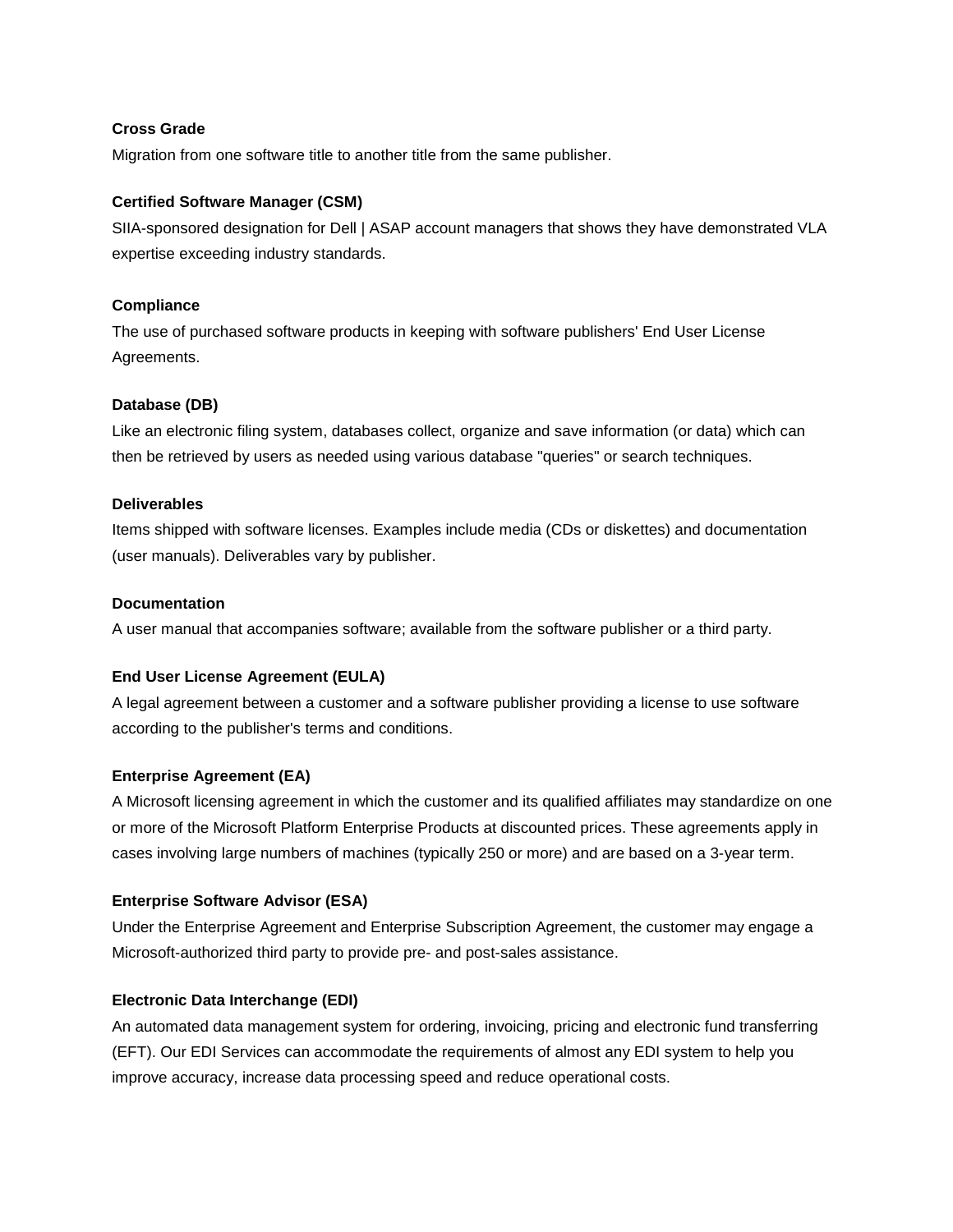### **Electronic Software Downloads (ESD)**

In the event that software delivery is needed quickly, we offer ESD to customers who have a Microsoft Enterprise Agreement with Dell | ASAP. Products available for download are limited to those covered under the EA contract.

## **Enterprise Resource Planning (ERP)**

ERP is an industry term for the range of application software-supported activities that help an organization manage critical parts of its business, including product planning, purchasing, maintaining inventories, interacting with suppliers, providing customer service and tracking orders. We can integrate with a variety of ERP systems for your ordering convenience.

#### **Forecast**

Used to calculate anticipated volume discounts at the beginning of a licensing agreement, or to set minimum required orders for the length of the agreement, the forecast is an estimated number of users for which the customer will need to acquire software licenses over a specified period of time (typically two years).

#### **Freeware**

Software that is offered to users without charge. Unlike public domain software, freeware is copyright protected. Users are restricted from using the software in any way that is not expressly allowed by the author. For example, users are not allowed to sell freeware to others.

#### **Groupware**

Sometimes called workgroup productivity software, groupware helps teams of workers attached to a localarea network (workgroups) coordinate their activities.

#### **Keycode**

A 25-digit string of numbers and letters that must be entered in order to install many Microsoft programs.

#### **Large Account Reseller (LAR)**

A Microsoft designation given to resellers that allows them to sell Microsoft Select Licensing and EA.

#### **Levels**

Software purchasing thresholds that provide increasing price discounts based on point totals.

#### **License**

The right to install software on one or more computers or servers. The EULA determines how a licensee is entitled to use the software. There are various types of licenses, some of which include concurrent, perpetual and named-user. See also End User License Agreement (EULA).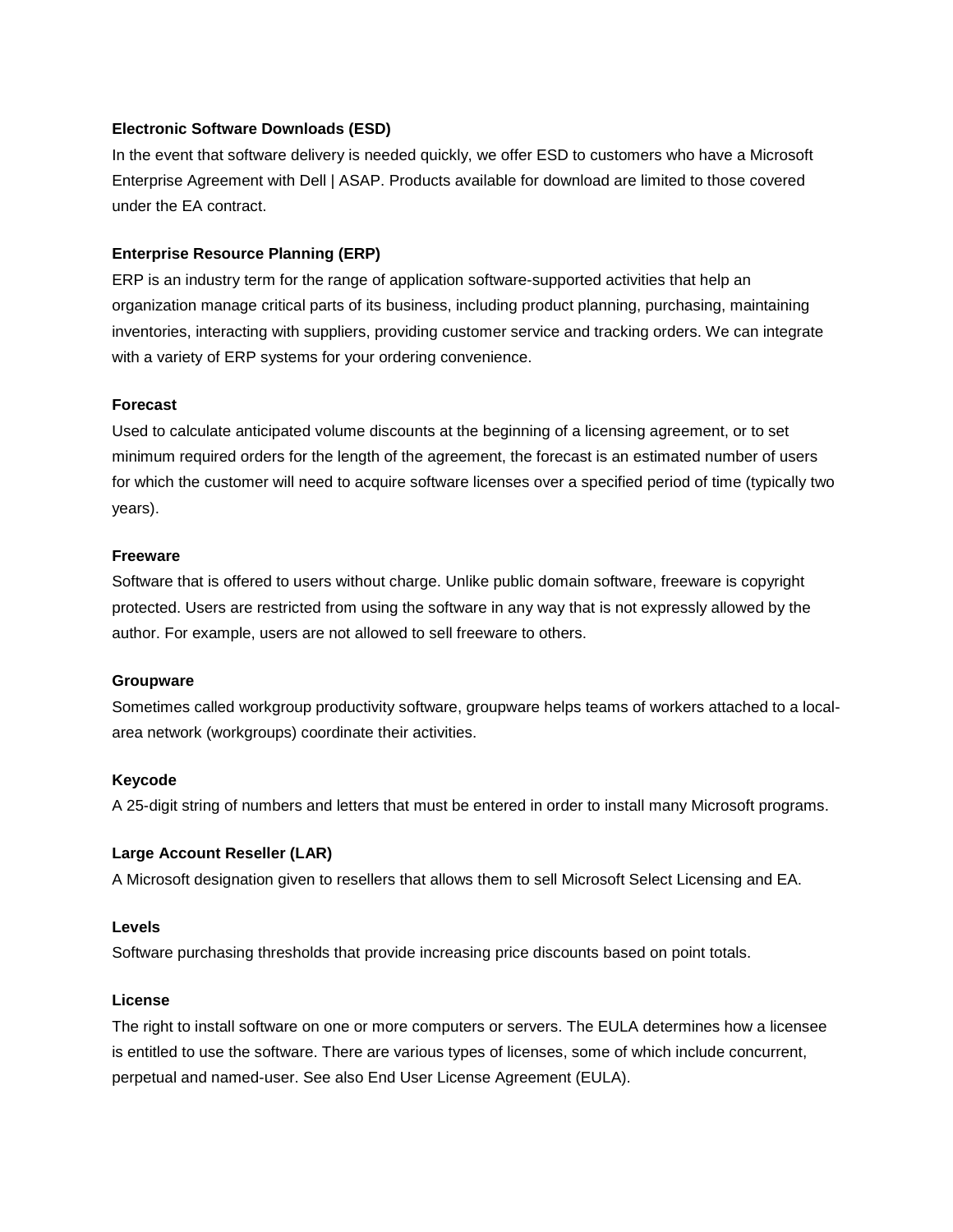## **License certificate**

A document received post-purchase that specifies the product licensed and quality of license.

#### **Maintenance**

Maintenance is purchased in addition to a software license, giving you the right to receive the newest version of the software program for a designated period of time. This is also known as Upgrade Protection.

### **Media**

The CD or diskettes that allow you to install licenses purchased. Media is typically sold separately from the actual license.

### **Media kit**

A starter kit provided by the software publisher to the purchaser of a piece of software. Kits typically include media containing one copy of the software as well as any documentation for that software product.

### **Microsoft Software Assurance (SA)**

A Microsoft maintenance program aimed at business users of Microsoft Windows, Microsoft Office, and other server and desktop applications. The core premise behind SA is to give users the ability to spread their payments for the software over multiple years, while allowing upgrades to newer versions in that time period.

# **.NET**

A Microsoft concept development framework that incorporates applications, a suite of tools and the Internet to provide a new level of access for businesses. From a software licensing perspective, .NET is significant in that it is rented as a hosted service rather than purchased outright. The Internet houses all applications and associated data so that users can access it from anywhere. .NET is built on four Internet standards: HTTP, XML, SOAP and UDDI.

#### **Network operating system**

A piece of software that connects computers and peripheral devices, such as printers, to the Local Area Network (LAN).

#### **Node**

Any computer or peripheral device on the network that processes data and has a unique network address.

# **Open license program (OLP)**

A licensing program that provides pricing discounts based upon the highest volume purchased in a given time period based on defined discount levels.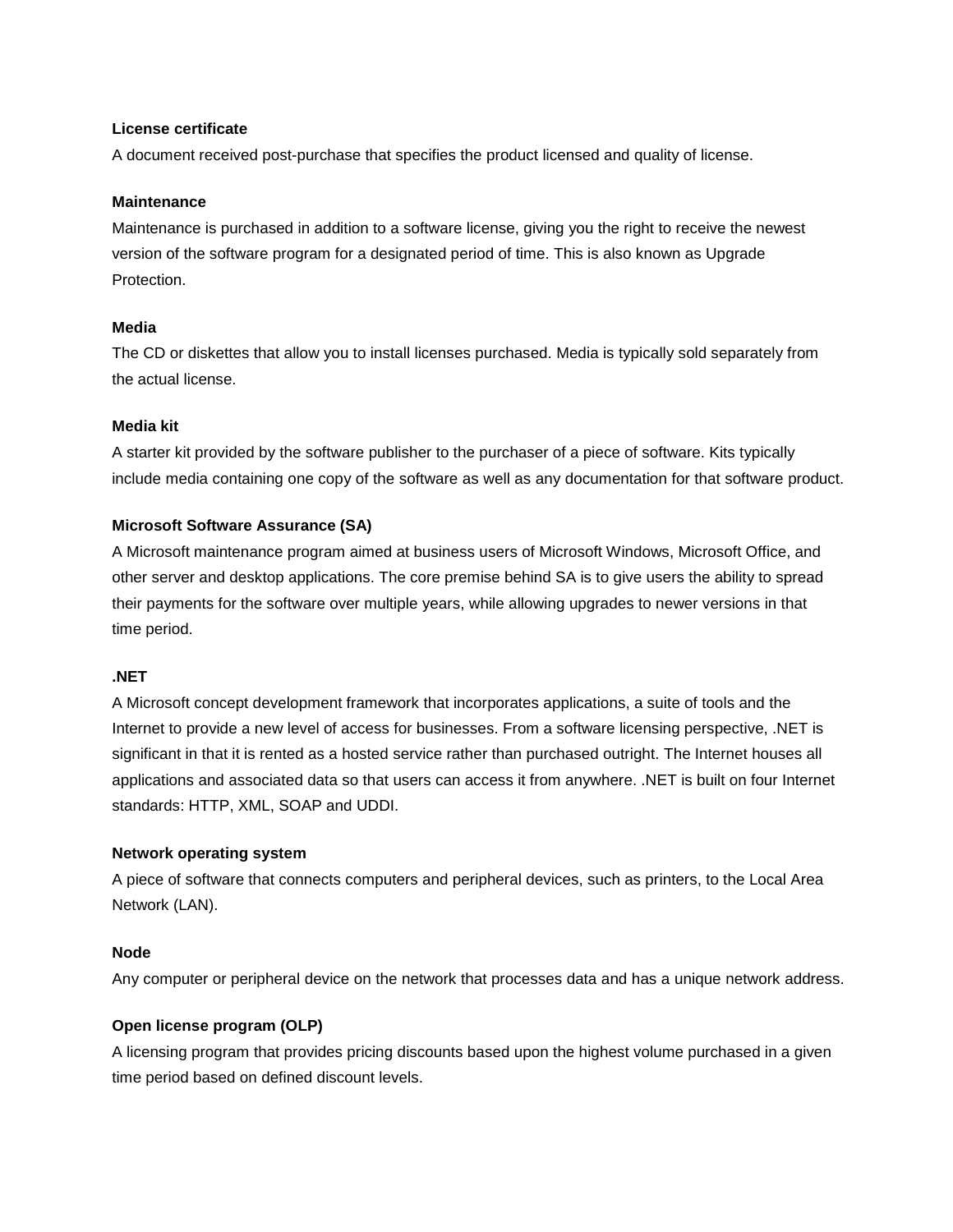## **Open Licensing**

A Microsoft volume licensing program that can be used for organizations who need as few as 5 licenses.

### **PDF (portable document format)**

A document format that allows easy sharing of electronic documents among users. PDFs preserve the look of the original document without requiring a user to open the document with the software that created it. A proprietary format from Adobe, PDFs can be viewed using the free Adobe Acrobat Reader.

### **Per Processor Licensing**

A part of Microsoft's licensing program that requires one processor license for every processor within the server being licensed. This type of license is available for the following Microsoft server products: ISA, SQL, Host Integration, Commerce, Biztalk, Application Center, Operations Manager and Content Manager.

### **Per seat licensing**

With per seat licensing, each user connecting to a licensed server must have a Client Access License (CAL). The CAL also allows access to any other licensed server within the network.

### **Per server licensing**

With per server licensing, terms are based on the number of machines hitting the server at one time. In this case, the number of machines allowed to hit the server at once is restricted to the number of CALs owned by the organization. If there are 100 machines within the organization, but only 50 hit the server at any given time, only 50 client access licenses (CALs) would be needed. See also concurrent licensing.

# **Perpetual licensing**

An agreement in which the customer owns the most recent version of the product available at the time that the license agreement expires.

#### **Piracy**

An illegal installation of a software program, therefore violating a publisher's End User License Agreement.

## **Points**

A numeric value given to each software title and used to determine eligibility for a pricing discount.

#### **Pool**

A numeric value given to a group of software titles and used to determine eligibility for pricing discounts.

# **Public domain software**

A category of software that is free to the public is not copyright protected, and can therefore be used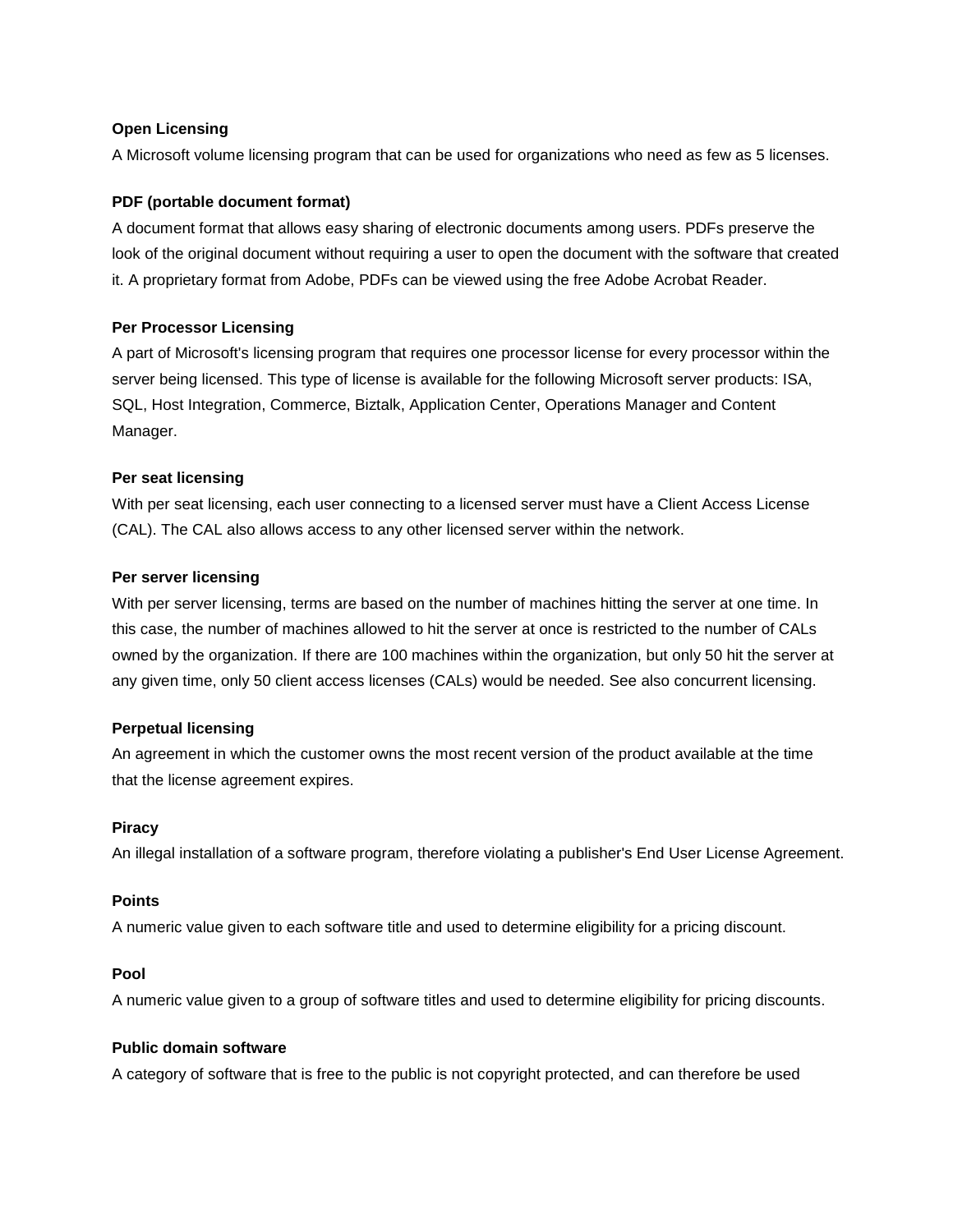without restrictions. This does not include freeware, which is free software that is copyright protected. See also freeware.

#### **Product key codes**

Codes used to install purchased software programs, usually included on the license certificate.

#### **Readme file**

A text document that may be included in the media provided for installing the software, readme files typically provide additional information that was not included in the official documentation.

### **Select Licensing**

A licensing program from Microsoft designed for organizations with 250 or more desktops that are able to forecast software licensing needs over a 3-year period.

### **Shareware**

Software that is distributed without restriction based on the idea users will pay for it based on the honor system. Users can usually get the software for free. If they actually use it, they are asked to pay a small fee. The fee may also entitle the user to receive service assistance and updates. Shareware can be copied and shared with other users, but those users are also expected to pay the fee if they use the product. Unlike public domain software, shareware is copyrighted. Users cannot sell a shareware product as their own.

# **Shrink wrap**

Software in a retail box that usually includes media (CD-ROM), manual and license.

#### **Site license**

This type of license gives you the right to purchase software for multiple locations based on one overarching agreement.

#### **Software Asset Management (SAM)**

A process of recording and maintaining software licenses across an organization.

# **Software Assurance**

This is Microsoft's newest version of maintenance, which includes two years of Open Licensing and one, two or three years of Select Licensing. Software Assurance is automatically included in EA.

# **Subscription licensing**

A software licensing model in which agreement terms apply for a specific period of time. Once the agreement term has expired, it must be renewed or the software must be removed. McAfee is one example of a publisher offering a subscription licensing program.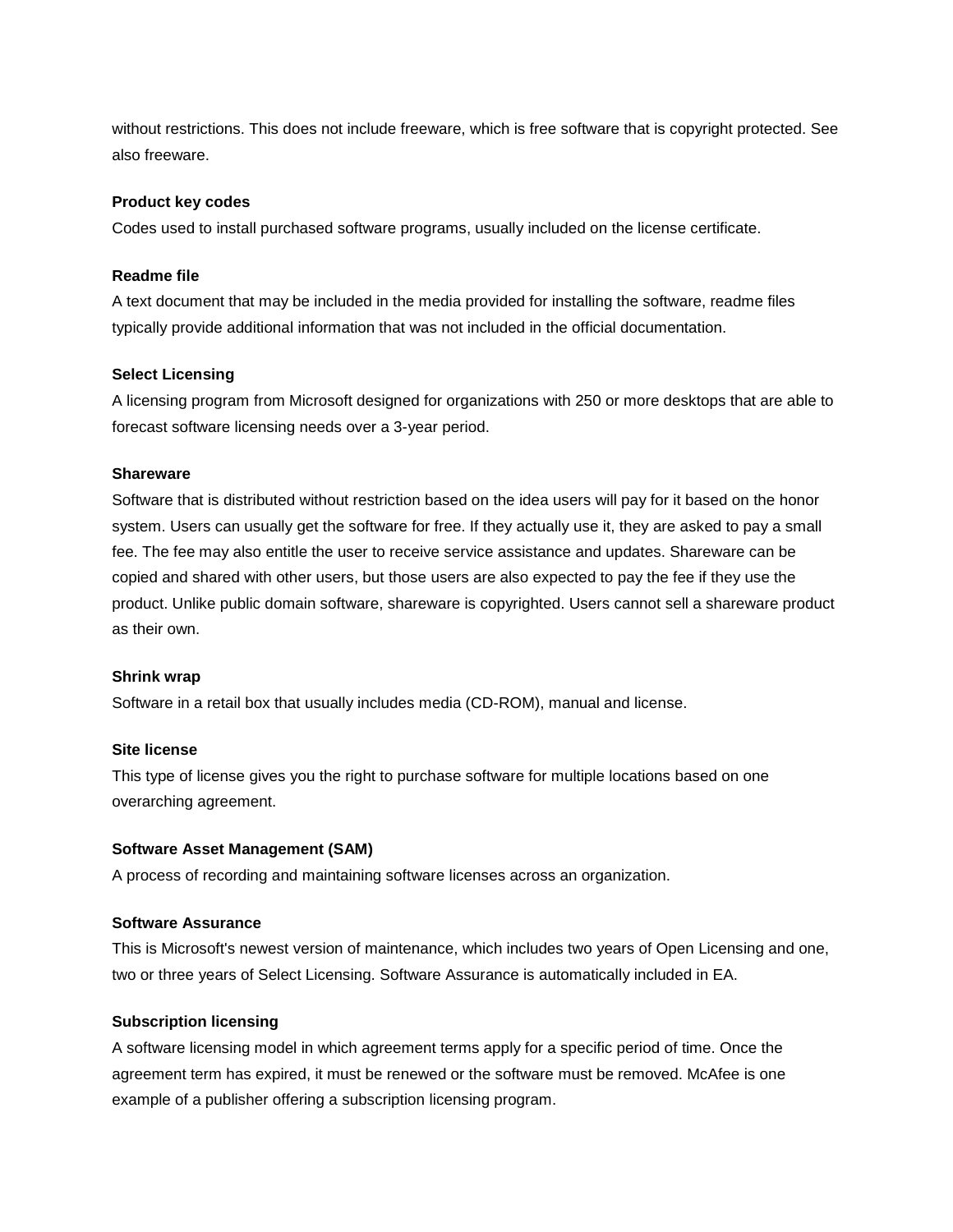### **Systems software**

An operating system and utility programs such as compilers, loaders, linkers and debuggers that manage computer resources at a basic level.

# **Software & Information Industry Association (SIIA)**

An international IT industry trade association that unifies businesses providing software and information for the digital economy.

# **Terminal Services**

Services used to access applications or data residing on a server.

# **TCO (total cost of ownership)**

The figure representing how much it actually costs to own a piece of software, PC or other device. Typically this includes the original cost of the item plus accessories or associated hardware and software, upgrades, maintenance, technical support and training.

# **Transactional license program (TLP)**

A licensing model in which discounted pricing is based upon each transaction in which individual software license are purchased at various discount levels.

# **Transactional license agreement (TLA)**

A license agreement in which the discount level for purchases is calculated per order.

# **True up**

A process used to license new and incremental PCs above your initial VLA commitment. A single payment for licenses added throughout the year is due at the end of each year of your VLA. Reporting online makes it easy for you to track and report true ups.

#### **Upgrade**

A new version of a software program intended to replace the old version you own. Typically, upgrades are purchased at a discounted cost.

#### **Upgrade protection**

Grants the license holder the right to receive new software version upgrades for a given time period (generally one or two years) for a discounted, prepaid price; also known as maintenance, software assurance or upgrade insurance. Also called Upgrade Insurance (UI).

#### **User**

The person who uses a piece of software by running the application on a computer.